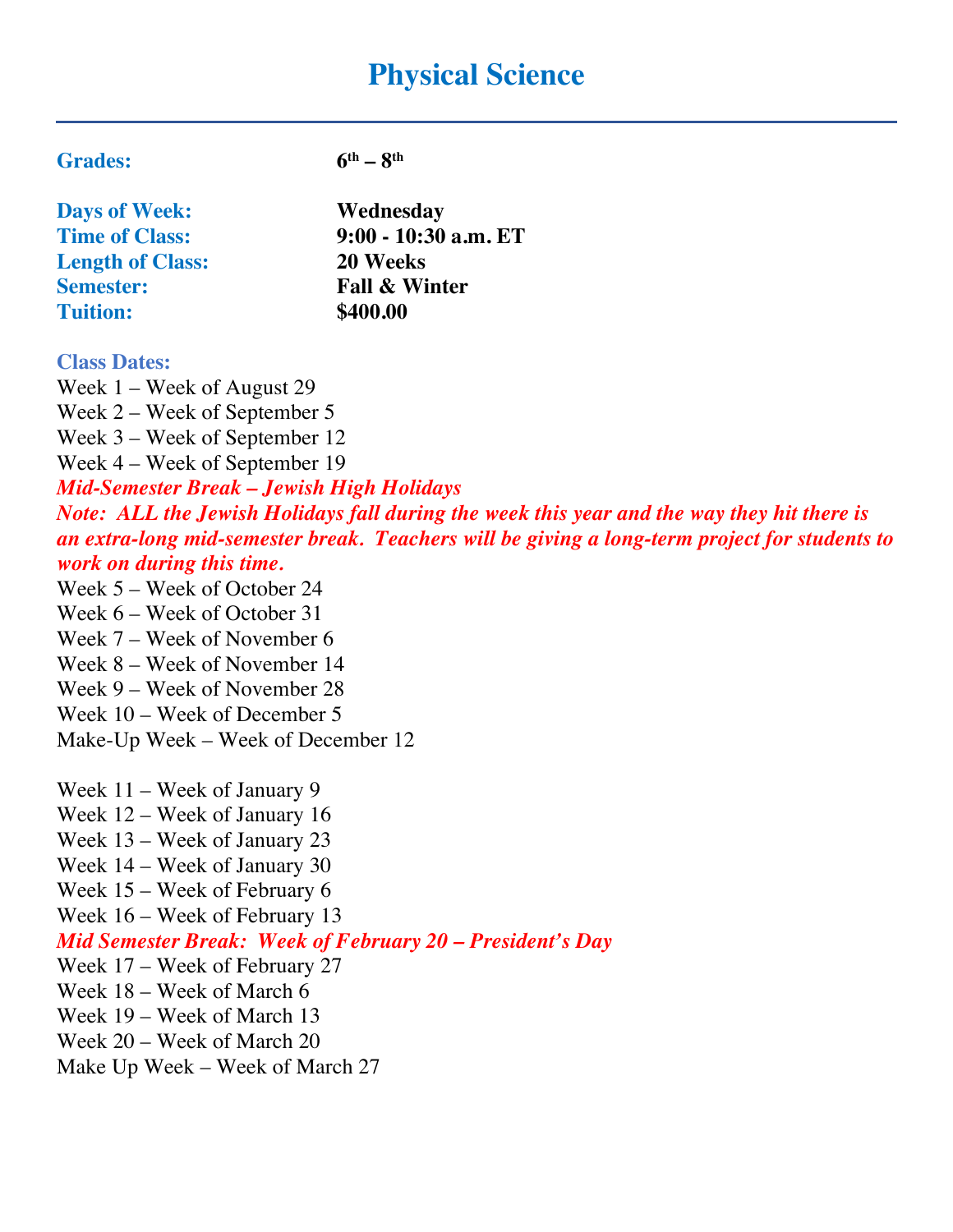**Instructor's Name: Heather Getson Instructor's Phone: 517-442-9015**

**Instructor's Email: jhgetson@gmail.com**

#### **Description of Class:**

This class is an introduction to the physical sciences including basic chemistry, geology, astronomy, and physics. These sciences make the world go around and having a strong introduction in the field will help students succeed later with their science studies. Middle school students are natural scientists, who with a little direction can walk in the footsteps of Isaac Newton, Marie Curie and Nicola Tesla (to just name a few!) With the help of these famous scientists, we will learn about the scientific method, writing lab reports, and get familiar with the periodic table, gravity, states of matter and much, much more!

This class will use a combination of live and virtual labs.

### **Class Approach:**

Students will be asked to complete reading and research ahead of time so that our class time can focus on lectures, discussions, activities, etc. Student are encouraged to take a hands-on approach to learning.

#### **Goals:**

Students will be able to:

- Explain the scientific method
- Distinguish between physical and chemical change
- Explain the states of matter and their properties
- Become familiar with the periodic table of elements
- Interpret data from graphs
- Use formulas for density, mass, and volume to find values
- Use formulas for speed, velocity, distance and time to find values

#### **Textbook:**

Science Fusion – Module H – Matter and Energy Science Fusion – Module I – Motions, Forces and Energy Science Fusion – Module J – Sound and Light

The above interactive worktexts are all available from www.amazon.com for about \$10 - \$15 each. They are by Houghton Mifflin Harcourt.

#### **Additional Supplies/Resources Needed:**

● Webcam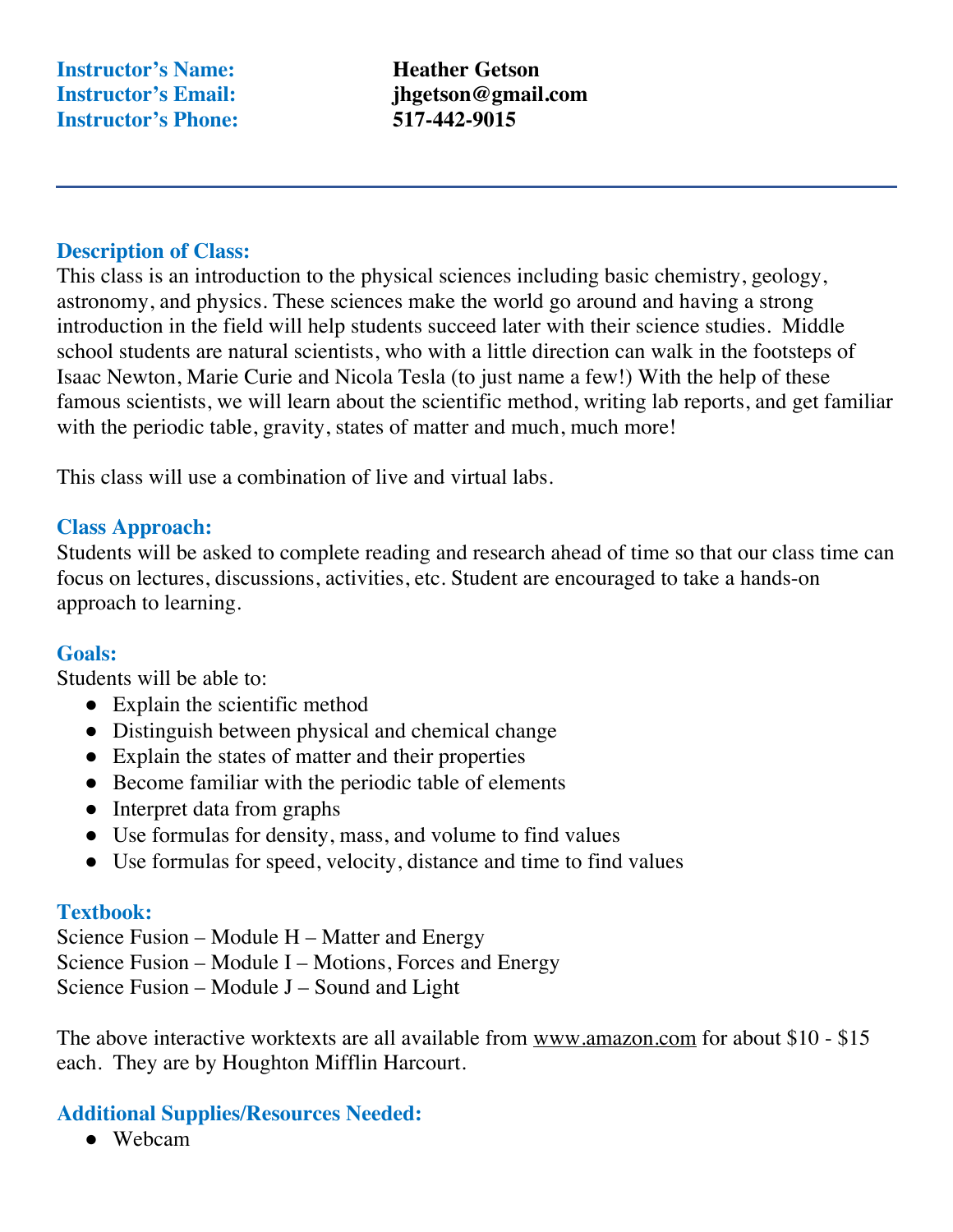- Microphone
- Notebook
- Pencil
- Paper

Students may join in when labs and experiments are completed by the teacher. Supply lists for these labs will be sent out 2-3 weeks prior to the experiment. Students are not obliged to follow along at home, the teacher will complete the experiment/lab live as well.

### **Requirements:**

Students are expected to take part in class discussions and demonstrate a knowledge of the homework completed beforehand.

## **Weekly Homework:**

Weekly homework will vary and will average approximately 1-2 hours per week.

## **Homework Policy:**

Weekly homework will be due prior to class. Late assignments will be penalized 5% per day, for a maximum of 3 days. After 3 days, the student will not receive any marks for late homework. Late quizzes, exams and papers will not be accepted.

If you will have an issue meeting a deadline, please contact me to discuss.

## **Additional Policies:**

Attendance is expected at all classes. There will be a strict zero-tolerance policy in regard to plagiarism and cheating. "Cheating" is defined as unauthorized help on an examination or assigned course material. A student must not receive from any other student or give to any other student any information, answers, or help during an exam. A student must not "steal" the answers from an unsuspecting student during an exam. "Plagiarism" is defined as the taking of a person's ideas, words, or information and claiming those properties as one's own. The use of all ideas, words, or information from any source must be properly referenced and due credit must be given to its author. All cheating and plagiarism infractions will result in a grade of "0" for the assignment.

## **Evaluation:**

Class Participation – 10% Term Project – 25% Homework Exercises – 40% Unit Quizzes - 25%

## **Grading Scale:**

Percentages/Grades 100-90: A